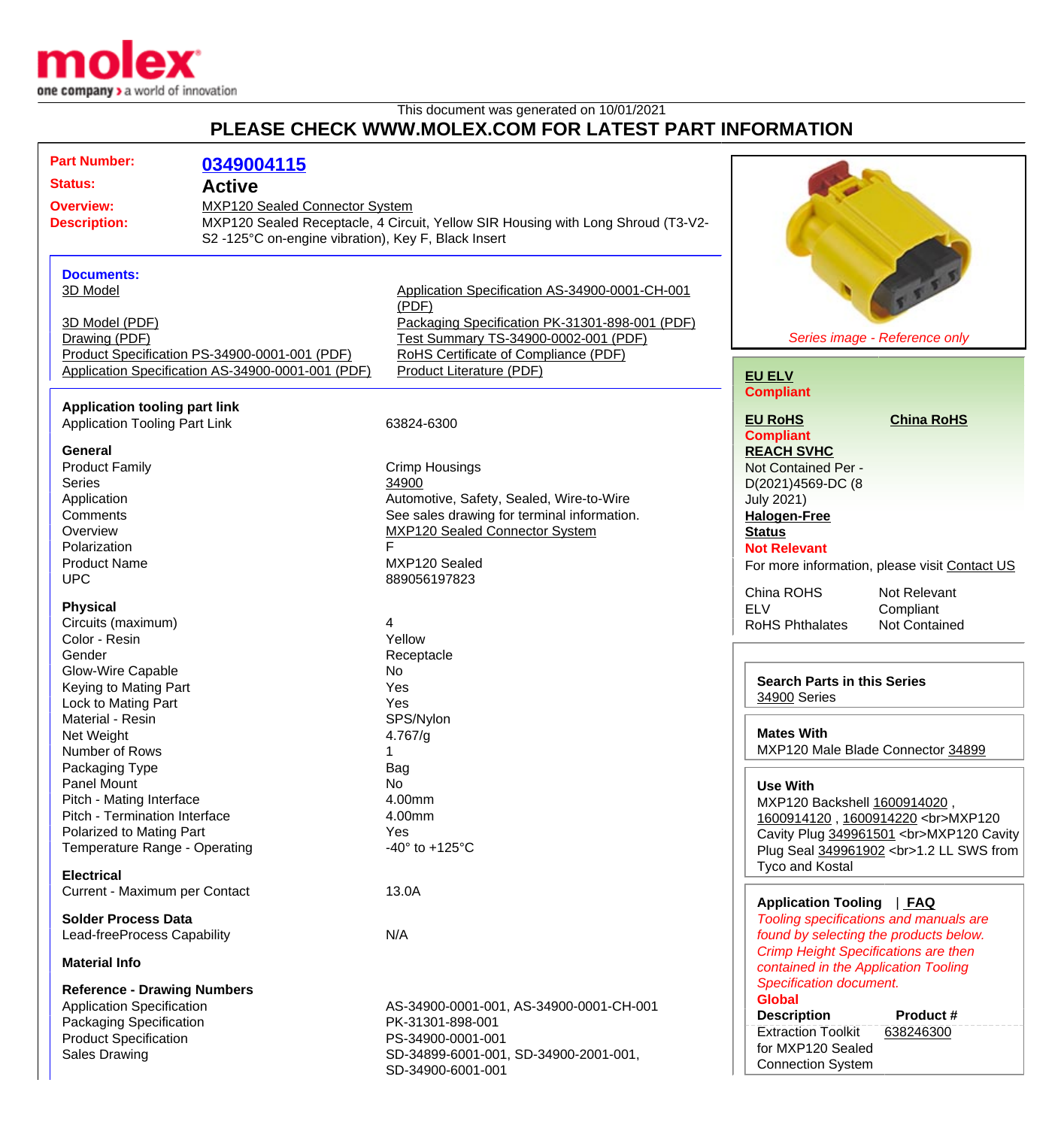This document was generated on 10/01/2021 **PLEASE CHECK WWW.MOLEX.COM FOR LATEST PART INFORMATION**